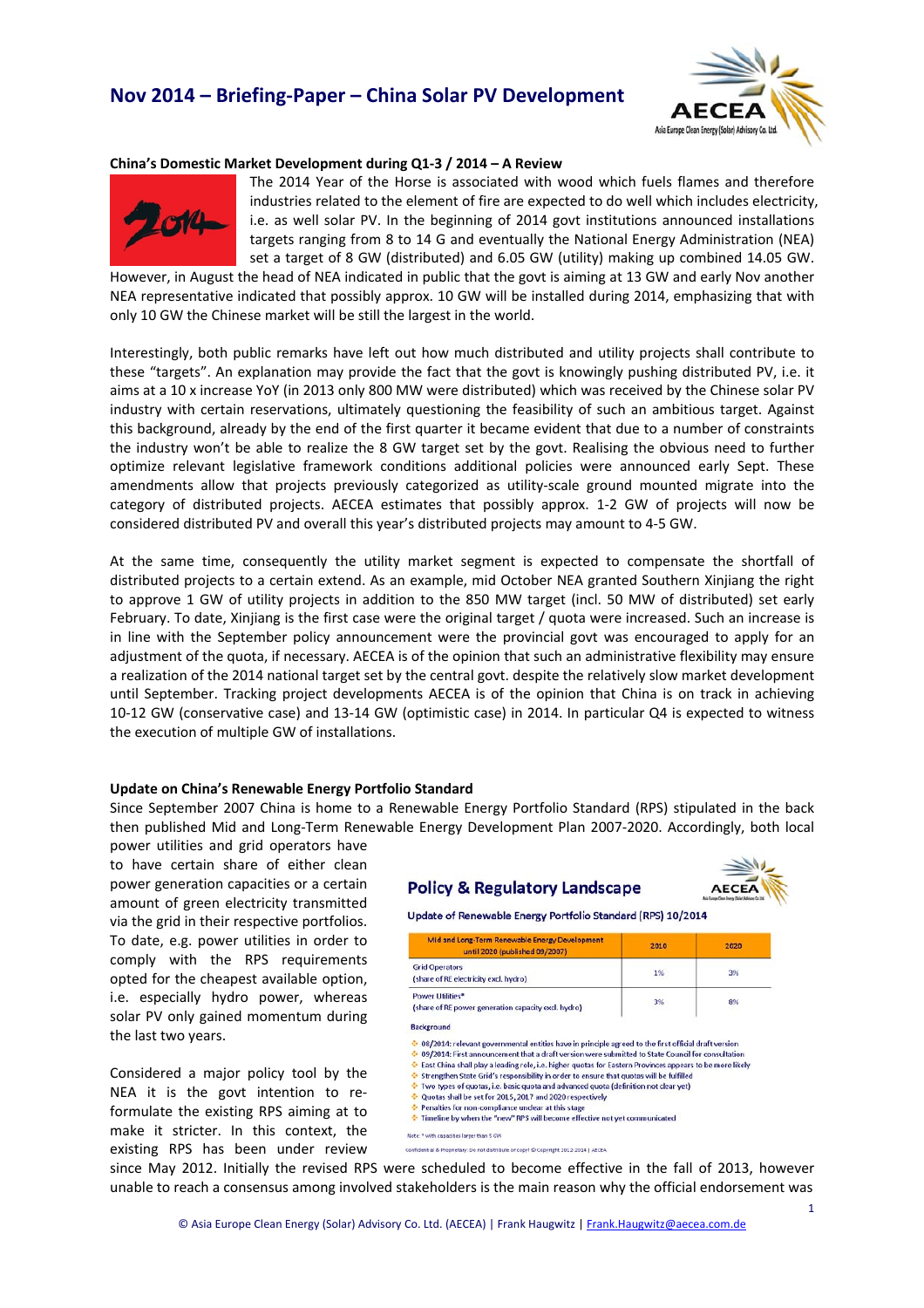## **Nov 2014 – Briefing‐Paper – China Solar PV Development**



repeatedly delayed. September 2014 a first draft was officially submitted to the State Council seeking official feedback. As of today limited information has been made available on how the revised RPS will look like.

AECEA is of the opinion that the new RPS once effective will undoubtedly stimulate demand for further solar PV deployment, especially in the event and the new RPS won't feature one single quota covering all RE, but will features sub-quotas for each and every renewable energy source. Equally crucial will be the imposed penalties in case of non‐compliance. The requirement to deploy more solar PV could translate into that the role of local power utilities will grow in future.

### **Policies Designed to Promote the Industrial Development of Western China Features Solar PV**

Early August China's National Development and Reform Commission (NDRC) published its new version of "Encouraged Industry Directory for China's Western Development". The aim of this "Directory" is to encourage and support the development of industries across western provinces in an attempt to restructure / upgrade the prevailing industry infrastructure through a set of incentive policies. The "Directory" has become effective on



October 1, 2014. Accordingly, the directory covers in total 12 provinces, autonomous regions and municipalities directly under the State Council. Across seven provinces solar PV has been identified as an encouraged industry. With the exception of Sichuan where as well the production of cell & modules is being promoted, in particular construction, testing, operation and maintenance of solar PV systems are encouraged.

According to the directory no distinction is made between domestic Chinese and foreign companies, however the latter are subject to the "Foreign Investment

Catalogue". In this context, on November  $4<sup>th</sup>$ , the NDRC published a call for comments on an amended version of the Foreign Investment Catalogue which is one of China's main tools for administrating foreign direct investment. The last version of this "Catalogues" was published 2011. Related to solar PV this "Catalogue" covers both upstream and downstream engagement of foreign companies.

### **China's Power Sector Reform Is Gaining Momentum**

China's last major power sector reform took place in 2002 when the State Council released a roadmap on how to break up the power monopoly enjoyed by the former National Power Co. Ever since, China is home to just two grid operators the State Grid Corporation and China Southern Grid. Does the former control approx. 80% whereas the latter the remaining 20%. Additionally, in total five power generators, commonly known as the "Big 5" were established in an attempt to separate transmission from generation business. Although back then in 2002 that "roadmap" called for a separation of transmission and distribution as well, however to date the intended separation never materialized. As a result, today's power sector is dominated by just a handful of players leading to distorted electricity prices, e.g. although prices per ton of coal dropped from RMB 635 to as low as RMB 475 in August 2014, however such a dramatic price reduction did not translate into cheaper electricity, in particular for commercial and industrial use undermining their profitability.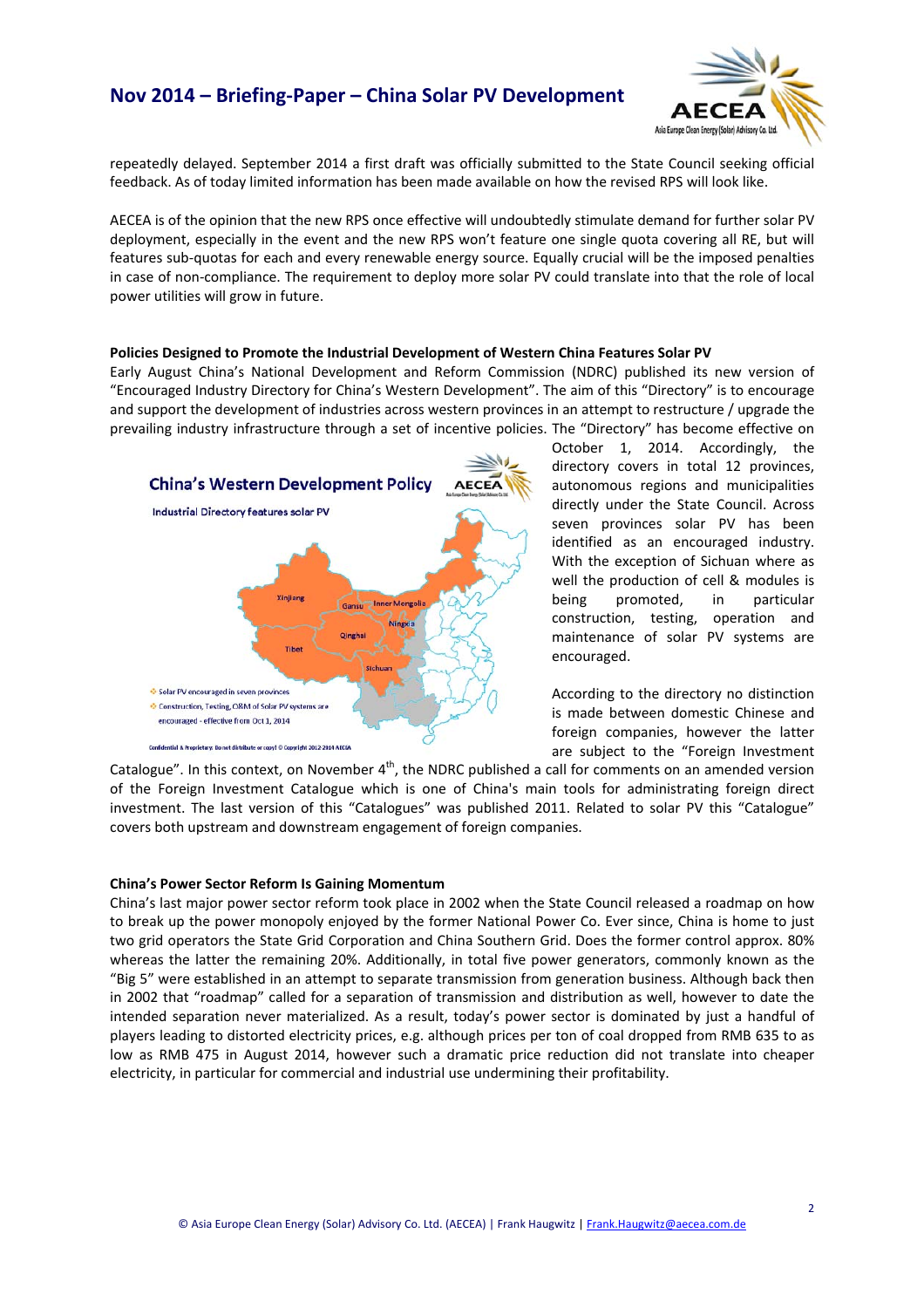# Nov 2014 - Briefing-Paper - China Solar PV Development



According to common opinions the intended power sector reform progress was rather slow during the last decade and calls to resume corresponding efforts gained new momentum during the 3<sup>rd</sup> plenum of the Communist Party 18<sup>th</sup> Central Committee meeting in November 2013. The objective of the power sector reform



is to gradually break-up the monopoly in transaction of electricity the and introducing a scheme where large users can purchase electricity directly from the power utilities.

Over the past couple of yeara several provinces like Sichuan. Hunan. Gansu. Shandong and Shanxi have already begun on a trial basis allowing larges power consumer the purchase of electricity directly from the local power utilities. However, the results achieved so far are considered very limited.

In this context, according to a notice published by NDRC/NEA early Nov, a two year power pricing pilot project shall be

launched in the city of Shenzhen on January 1, 2015. Overall, the aim of this pilot project is to establish a market-oriented pricing system for transmission and distribution.

### **AECEA - Internal Affairs**

Upcoming Activities \*\*\*\*\*\*\*\*\*\*\*\*\*\*

AECEA will be speaking during the upcoming Intersolar India in Mumbai on Nov 18<sup>th</sup> in the session on Global PV Markets:



Europe/MENA/Asia on "Asian PV Market Prospects".



\*\*\*\*\*\*\*\*\*\*\*\*\*\*\*\*\*\*\*\*\*\*\*\*\*\*\*\*\*\*

### **AECEA - Internal Affairs Recent Activities \*\*\*\*\*\***



Bank of America / Merrill Lynch (BAML) commissioned AECEA, in order to advise Singapore (SG), Hong Kong (HK) and Mainland China (PRC) based institutional & private equity investors, all clients of BAML, on the recent China solar PV market

developments during BAML's annual China flagship conference in Beijing on Nov 5-7. Greatest interest were the anticipated impact of the amended distributed solar policy effective since September 2014, the pending RPS policy announcement, the last year of the ongoing 12<sup>th</sup> Five-Year-Plan (2011-2015) and the approaching 13<sup>th</sup> Five-Year-Plan (2016-2020).



AECEA was invited by the Hong Kong based HQ of Credit Lyonnais Securities Asia (CLSA), in order to do conduct a conference call concerning "China's Domestic Solar PV Market Prospects until 2015 and Beyond" on Oct 30<sup>th</sup>.